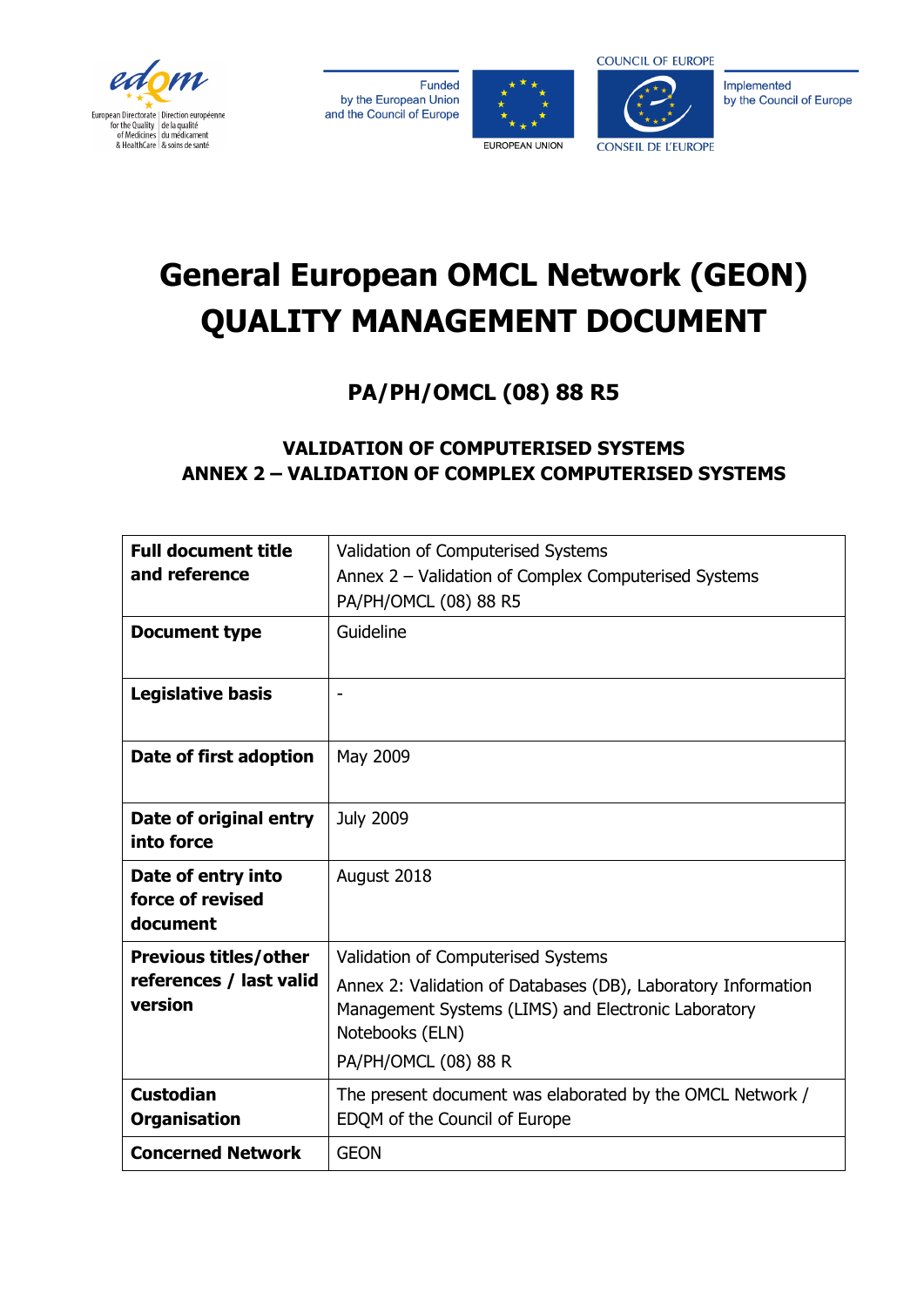## **ANNEX 2 OF THE OMCL NETWORK GUIDELINE "VALIDATION OF COMPUTERISED SYSTEMS"**

## **VALIDATION OF COMPLEX COMPUTERISED SYSTEMS**

*Note: Mandatory requirements in this guideline and its annexes are defined using the terms «shall» or «must». The use of «should» indicates a recommendation. For these parts of the text other appropriately justified approaches are acceptable. The term «can» indicates a possibility or an example with non-binding character.*

# **1. INTRODUCTION**

This is the 2<sup>nd</sup> Annex of the core document "Validation of Computerised Systems", and it should be used in combination with the latter when planning, performing and documenting the validation steps of complex computerised systems Excel spreadsheet validation is described in the 1<sup>st</sup> Annex of the core document and not subjected here.

# **2. USER REQUIREMENTS SPECIFICATIONS (URS)**

The selection and purchase of new software and the associated computer and laboratory equipment should follow a conscious decision-making process based on the requirements for the intended use of the computerised system. A User Requirements Specification (URS) should describe the functional and technical requirements of the computerised system, as defined by the OMCL, in terms of both software and hardware. It should also cover the aspects of information security and data integrity.

Some of the items that can be included are:

- a) Description of the software used (e.g. Excel, Access, Oracle), including version;
- b) Requirements on hardware components and operating system;
- c) Description of functions;
- d) Description of the attributes of data;
- e) Terminology (e.g. important especially for the consistent description of input masks / fields);
- f) Database design, including masks and fields as well as a map of the data relationships;
- g) Specifications of macros, formulas and control commands;
- h) Specifications of the data inputs (e.g. format, decimal places, units);
- i) Specification of the mandatory fields for data;
- j) Specifications of the protection of masks, working sheets or the whole application;
- k) Planning of the data migration, if applicable;
- l) Specifications for traceability of data entry and changes (audit trail) of interfaces to other system components, if applicable.

The URS shall be released by a responsible person. Changes to the requirements are possible but the changes should be traceable and the URS document should be version controlled or an equivalent system established in order to ensure traceability. New or changed requirements should be communicated to all persons involved.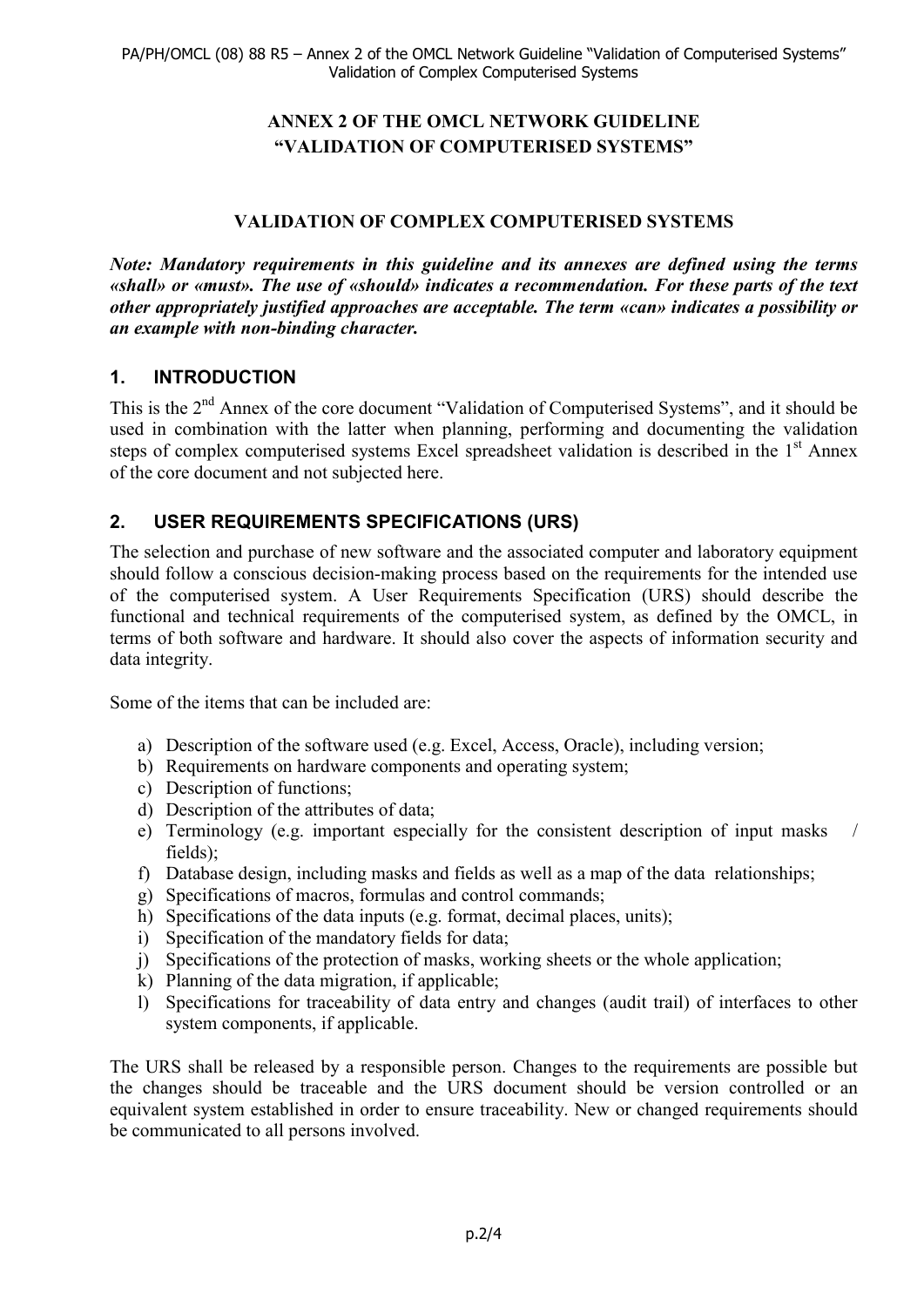# **3. INSTALLATION QUALIFICATION (IQ)**

The correct installation of the system in the IT environment with defined hardware and operating software shall be documented and tested. Detailed installation procedures should be available and carried out by well-trained personnel only.

Checklists with predefined installation steps and acceptance criteria can ensure the correct installation of the system and the traceable qualification of the installation.

In most cases, the computerised system is connected to a computer network with interfaces to other software (other applications) and hardware (computer equipment or laboratory equipment). It must be ensured that the system is correctly integrated and that all components are operative.

The IQ typically includes:

- a) A check of the required system resources both of the server and client, when applicable (e.g. supported operating system, database engine, performance of the processor, free space on the hard disk, memory, access rights for installations);
- b) Documentation of the components of the system (as a minimum, a description of the components and version of the relevant components with date of implementation);
- c) List of users or user groups with access to the application, including type of access;
- d) Integration test and/or communication test for the interfaces to other systems/equipment.

Often the installation is supported by the supplier and the internal IT unit.

## **4. OPERATIONAL QUALIFICATION (OQ)**

The proper functioning of the software shall be checked by testing the key functions, e.g. calibration and quantification (internal standards, external standards), peak identification, and calculation of system suitability parameters.

Ideally, a raw data set can be used for which the results are known. These raw data sets are often provided by the supplier of the software, are processed by the software and the results are then compared to the expected values.

If no such data sets are available, example raw data sets can be acquired by running typical samples. The results of the processed raw data sets should be verified by recalculating the key parameters (e.g. calibration curves from peak areas of standards) using standard (e.g., spreadsheet) software.

Raw data from the testing of functions affecting the measurement result and its associated measurement uncertainty (input and output data, screenshots) shall be documented within the qualification report.

Operational qualification should be repeated in a risk-based approach after installation of new software modules, new software versions, new service packs, patch updates, or after major changes in the software structure of the computer (e.g. new anti-virus software). A similar approach should be taken for every change in hardware platform or system upgrades.